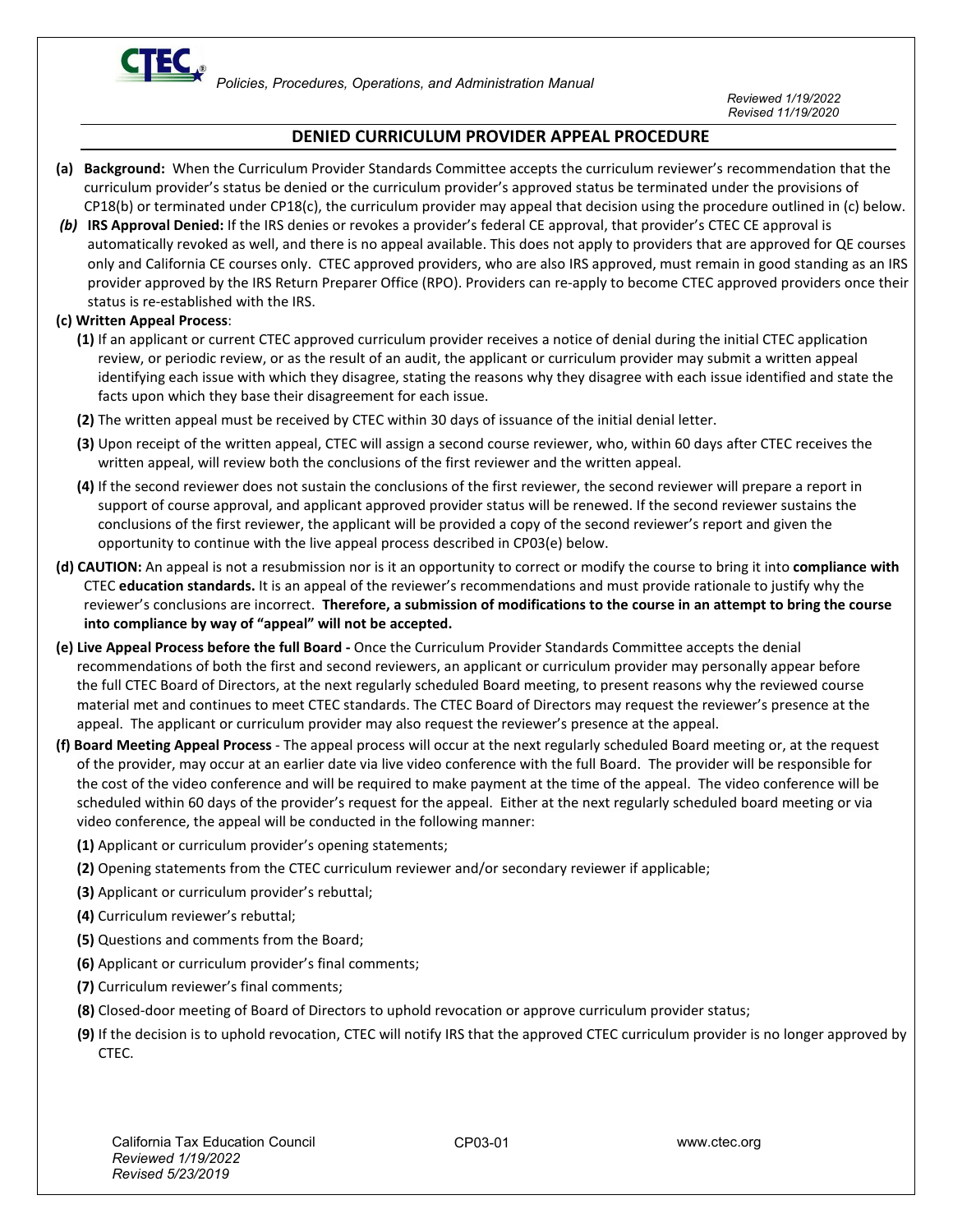

 *Policies, Procedures, Operations, and Administration Manual* 

*Reviewed 1/19/2022 Revised 11/19/2020*

*CAUTION, the following flow chart is provided as an abbreviated overview of the periodic review process. For full details of the process refer to the written form of the policy.*



## *Responsibility: Curriculum Provider Standards Committee*

California Tax Education Council www.ctec.org *Reviewed 1/19/2022 Revised 5/23/2019*

CP03-02